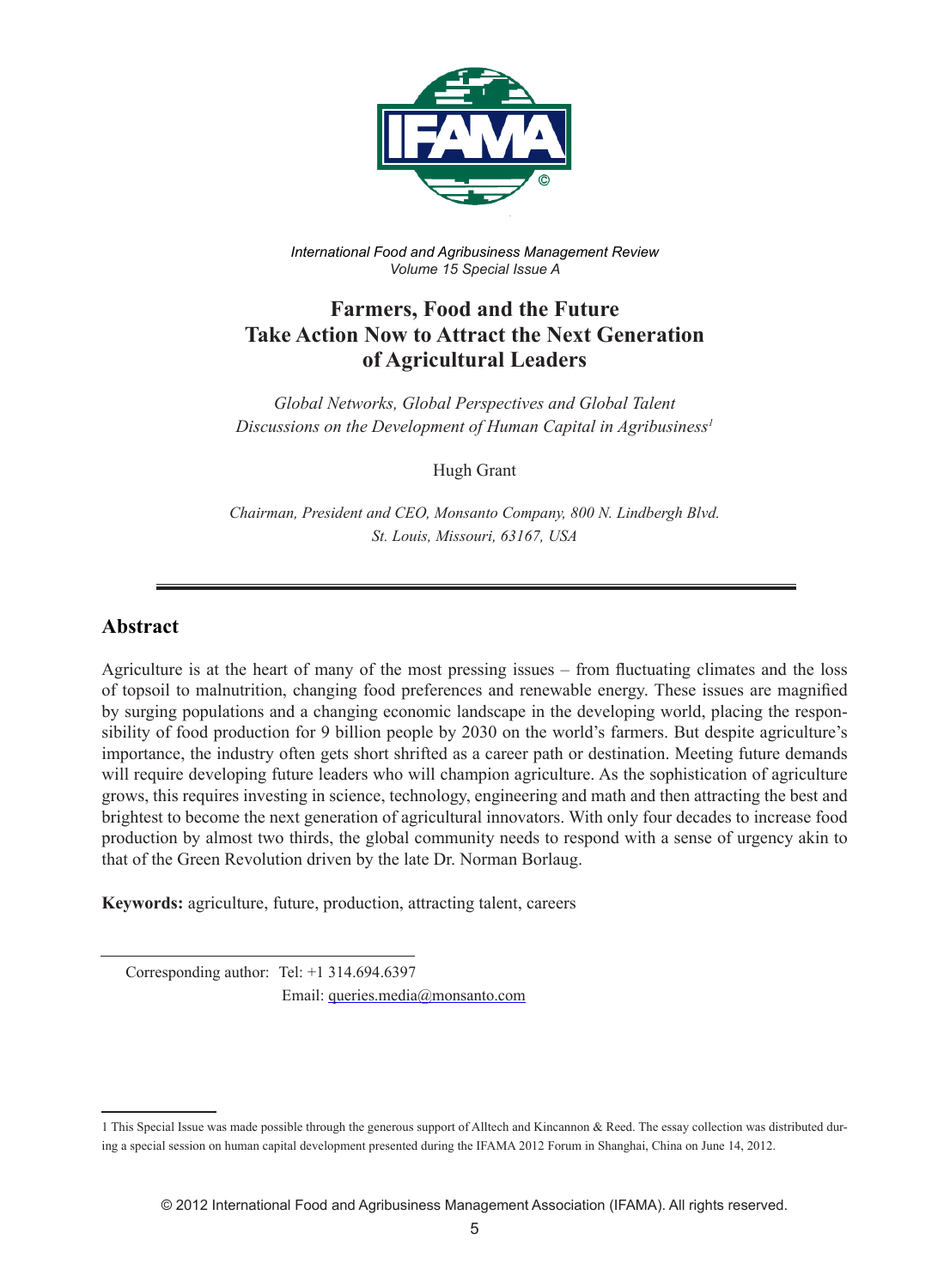#### **Introduction**

When my mentor and friend Dr. Norman Borlaug accepted the Nobel Peace Prize in 1970, he boldly stated, "If we are to capitalize fully on the past biological accomplishments and realize the prospective accomplishments … there must be far greater investments in research and education in the future than in the past."

This urgent need to advance the capacity of agriculture still rings true nearly half a century later. But I would argue the urgency and need extends well beyond the important areas of research and education in agriculture and reaches up and down the value chain. With growing populations, widespread hunger in parts of the developing world, changing climate, and little additional arable land, agriculture and the world's farmers are being pushed to do more with fewer resources than ever before. To successfully meet these rising demands today and tomorrow, we must attract, retain and develop talented people, or so-called human capital, at every level of the production chain.

From students and instructors, to lawmakers and philanthropists, to scientists and businesspeople, our efforts must break down barriers between the public and private sectors and, most importantly, relentlessly focus on helping farmers sustainably produce more with less. I believe if Borlaug were here with us today, he would urge us to stop talking so much about the problem and get on with finding solutions.

## **Agriculture's Role in Addressing Global Issues**

Agriculture is at the heart of many of the most pressing global issues we currently face– from fluctuating climates and the loss of topsoil to malnutrition, changing food preferences and renewable energy debates. Exacerbated by a surging population, these issues place the weighty responsibility for more production squarely on the shoulders of the world's farmers.

Taking into account that it took 10,000 years to achieve the agricultural productivity that feeds today's population, by stark contrast today's farmers will have less than four decades to increase capacity by almost two thirds. Just as an example, it takes a company like ours roughly five to seven years to bring a new hybrid variety to market, and ten to twelve years to introduce a new biotechnology trait. It will take sustained, year-over-year improvement plus some new breakthroughs to achieve the progress needed to help farmers produce for a population of nine billion.

We need to innovate and grow in agriculture now. It is clear no single company, nonprofit or government can help farmers reach the necessary agricultural productivity goals. This level of success will require us all working together to invest in people and partner across sectors. For the next 40 years, we need to focus on reversing a trend. Instead of talent often leaving farms and agriculture for better jobs elsewhere, it is time to retain this talent and even attract more back. We need to draw from a wider support base in order to help farmers – regardless of where they are in the world – deliver more gains faster. And importantly, this support system reaches well beyond farmers. It also includes researchers who develop seeds, innovators who create and fine-tune infrastructure and equipment and policymakers who help enable market access to a safe and abundant food supply.

## **Shifting and Amplifying the Agricultural Narrative**

Despite the critical need for leaders in agriculture and the high demands being placed on farmers, too often agriculture gets short shrifted as a career path. The broader public in the developed world does not always recognize the essential role agriculture industry initiatives play in broader economic growth and success. The fact of the matter is that worldwide, there are approximately 500 million small farms that are home to nearly 2 billion people, and many of these farmers face considerable difficulties growing a good crop, managing risk and connecting to markets.